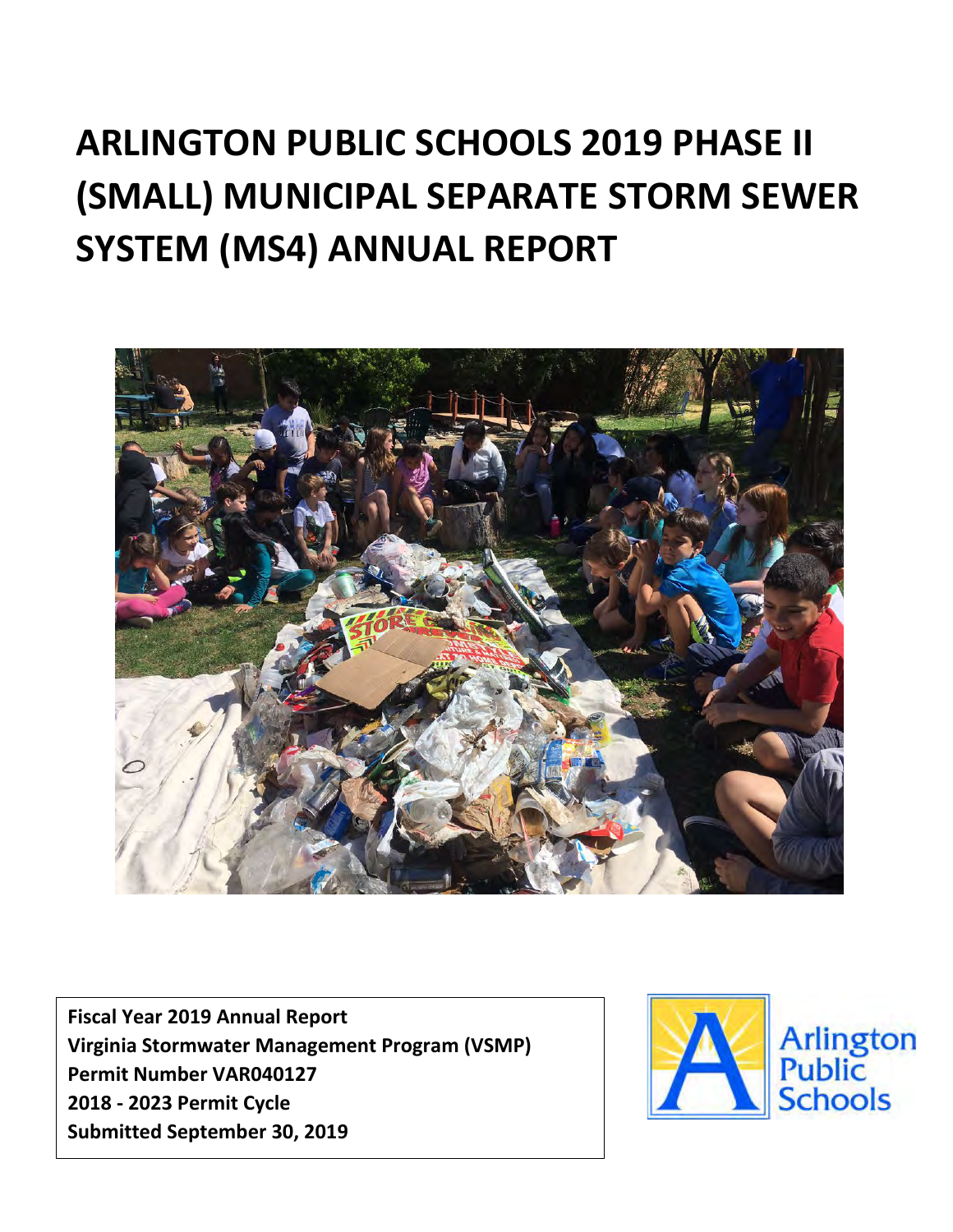# Table of Contents

| NOAA Chesapeake Bay B WET Program: Sustainable Solutions for Urban Stormwater Management |
|------------------------------------------------------------------------------------------|
|                                                                                          |
|                                                                                          |
|                                                                                          |
|                                                                                          |
|                                                                                          |
|                                                                                          |
|                                                                                          |
|                                                                                          |
|                                                                                          |
|                                                                                          |
|                                                                                          |
|                                                                                          |
|                                                                                          |
|                                                                                          |
|                                                                                          |
| Part I.E.4.a (5) - Construction Stormwater Implementation Local School Board  13         |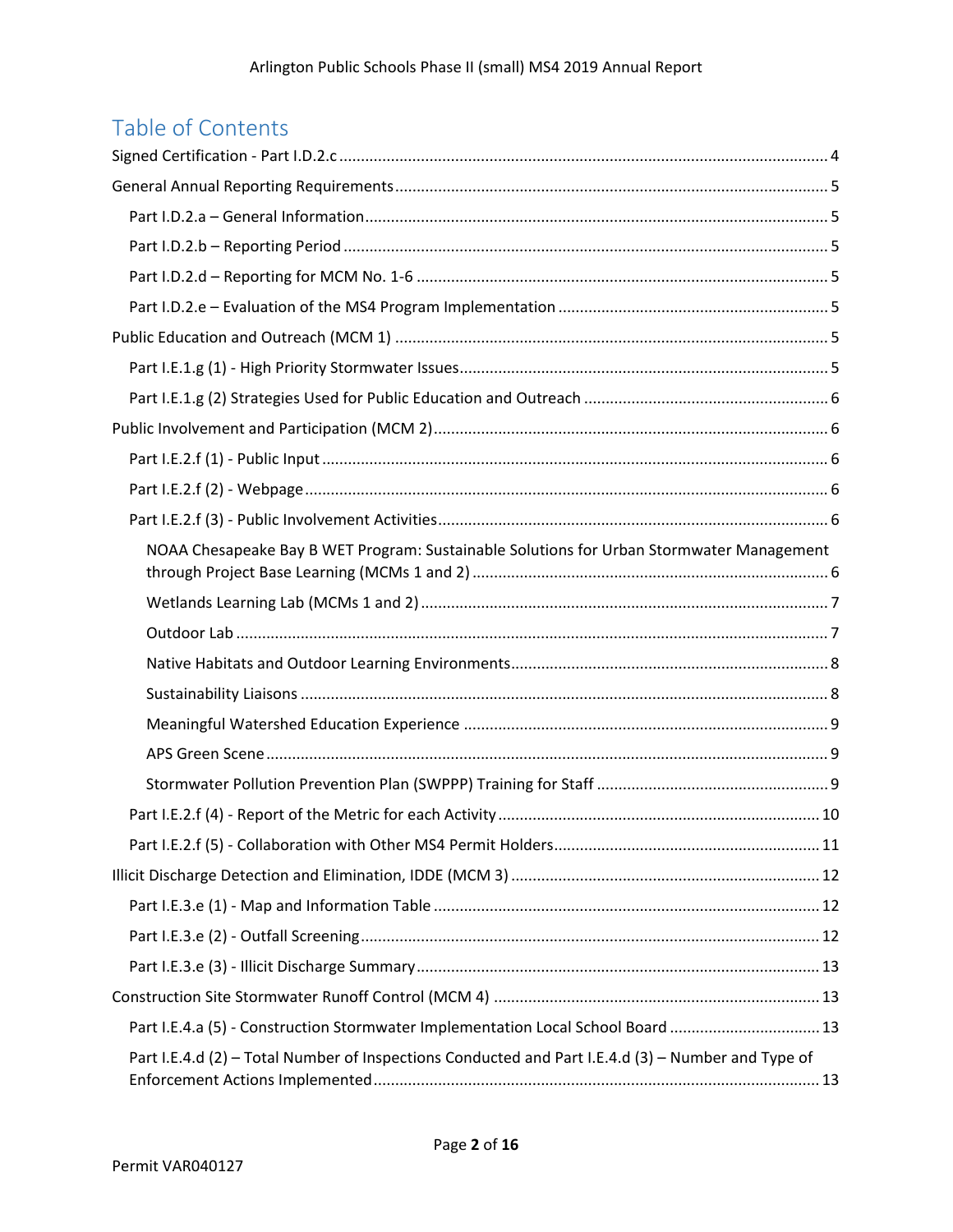| Pollution Prevention / Good Housekeeping for Municipal Operations (MCM6)  14 |  |
|------------------------------------------------------------------------------|--|
|                                                                              |  |
|                                                                              |  |
|                                                                              |  |
|                                                                              |  |
|                                                                              |  |
|                                                                              |  |
|                                                                              |  |
|                                                                              |  |
|                                                                              |  |
|                                                                              |  |
|                                                                              |  |
|                                                                              |  |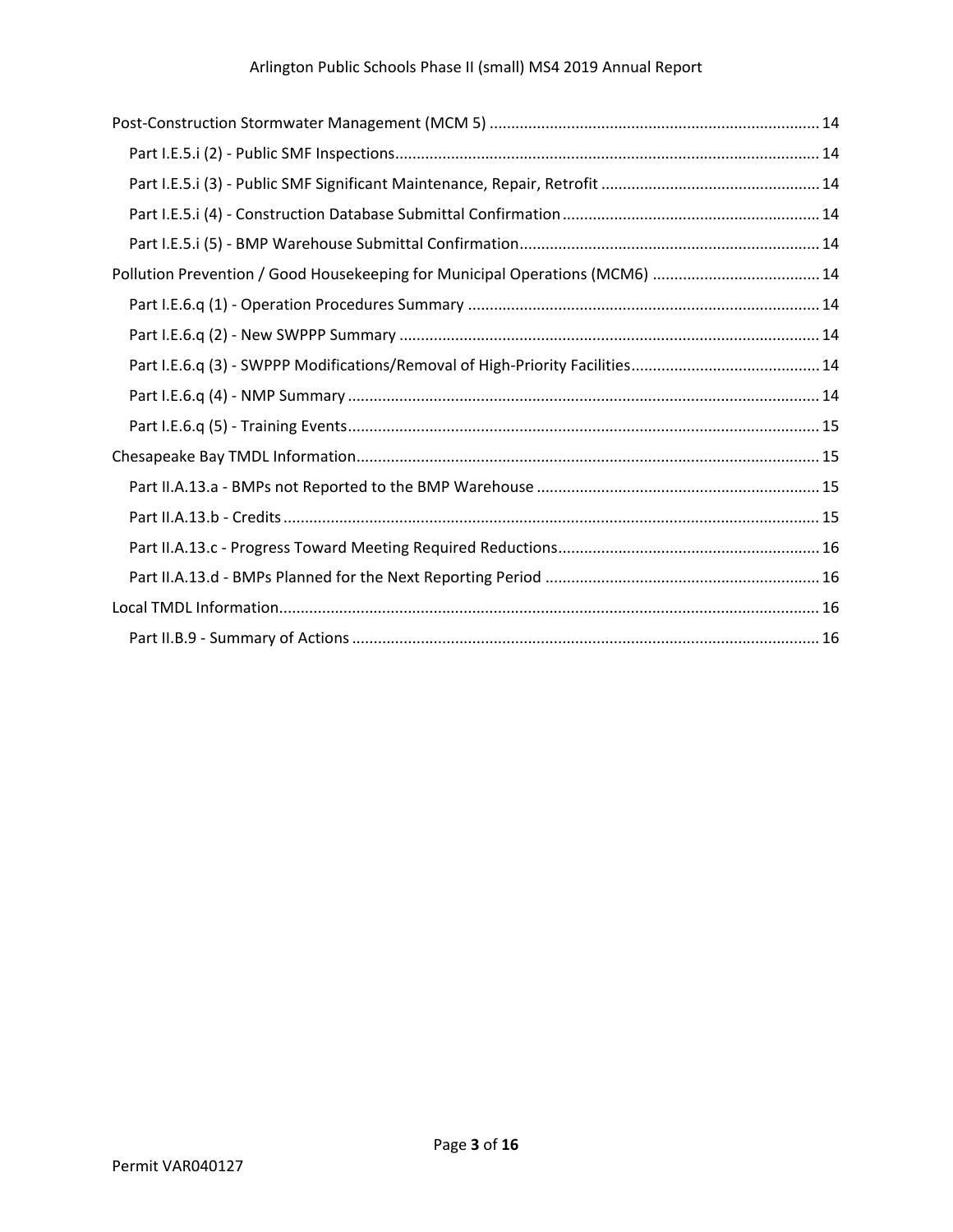Arlington Public Schools Phase II (small) MS4 2019 Annual Report

# Signed Certification - Part I.D.2.c

As required by 9VAC25-870-370 B, all reports required by state permits, and other information requested by the board shall, be signed by a responsible official or by a duly authorized representative of that person. A responsible official is:

1. For a corporation: by a responsible corporate officer. For the purpose of this section, a responsible corporate officer means: (i) a president, secretary, treasurer, or vice-president of the corporation in charge of a principal business function, or any other person who performs similar policy-making or decisionmaking functions for the corporation, or (ii) the manager of one or more manufacturing, production, or operating facilities, provided the manager is authorized to make management decisions that govern the operation of the regulated facility, including having the explicit or implicit duty of making major capital investment recommendations, and initiating and directing other comprehensive measures to assure longterm environmental compliance with environmental laws and regulations; the manager can ensure that the necessary systems are established or actions taken to gather complete and accurate information for state permit application requirements; and where authority to sign documents has been assigned or delegated to the manager in accordance with corporate procedures;

2. For a partnership or sole proprietorship: by a general partner or the proprietor, respectively; or

3. For a municipality, state, federal, or other public agency: by either a principal executive officer or ranking elected official. For purposes of this section, a principal executive officer of a federal agency includes (i) the chief executive officer of the agency, or (ii) a senior executive officer having responsibility for the overall operations of a principal geographic unit of the agency.

A person is a duly authorized representative only if:

1. The authorization is made in writing by a person described above;

2. The authorization specifies either an individual or a position having responsibility for the overall operation of the regulated facility or activity such as the position of plant manager, operator of a well or a well field, superintendent, position of equivalent responsibility, or an individual or position having overall responsibility for environmental matters for the company. A duly authorized representative may thus be either a named individual or any individual occupying a named position; and

3. The written authorization is submitted to the department.

#### **CERTIFICATION**

I certify under penalty of law that this document and all attachments were prepared under my direction or supervision in accordance with a system designed to assure that qualified personnel properly gather and evaluate the information submitted. Based on my inquiry of the person or persons who manage the system, or those persons directly responsible for gathering the information, the information submitted is, to the best of my knowledge and belief, true, accurate, and complete. I am aware that there are significant penalties for submitting false information, including the possibility of fine and imprisonment for knowing violations.

2 Juhren

VAR 040127 **ARLINGTON PUBLIC SCHOOLS Permit Number** Small MS4 Name

Page 4 of 16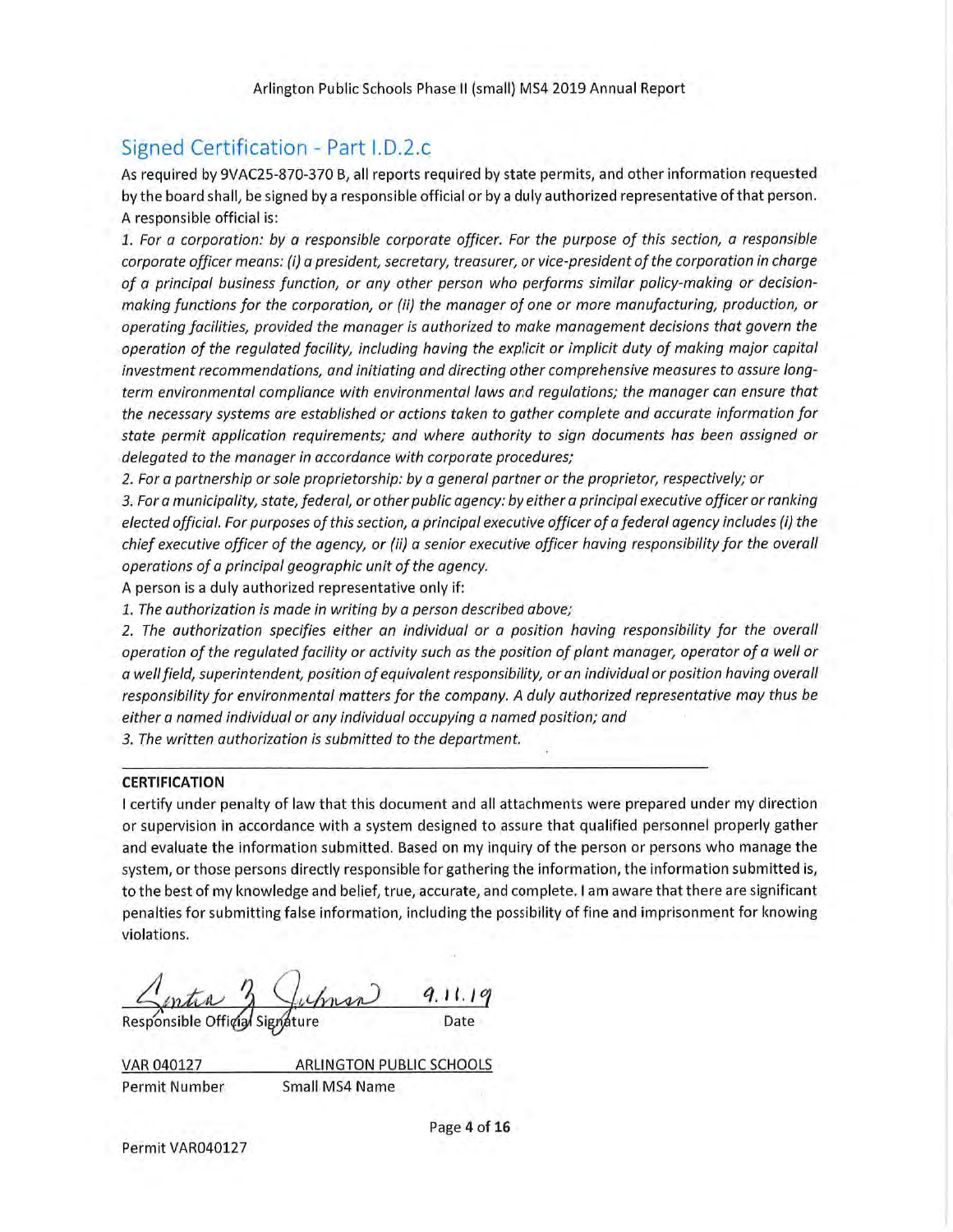# <span id="page-4-0"></span>General Annual Reporting Requirements

## <span id="page-4-1"></span>Part I.D.2.a – General Information

Arlington Public Schools' (APS) holds a Phase II (small) Municipal Separate Storm Sewer System (MS4) permit, number VAR040127, issued on November 1, 2018.

#### <span id="page-4-2"></span>Part I.D.2.b – Reporting Period

This report covers the period of July 1, 2018 through June 30, 2019.

#### <span id="page-4-3"></span>Part I.D.2.d – Reporting for MCM No. 1-6

For this reporting period, there are no modifications to any operator's department's roles and responsibilities. In this reporting period, the acreages for various schools have been corrected based on property exchanges with Arlington County regarding right of ways and boundaries. There are no new MS4 outfalls or associated acreage by HUC added, and there were no changes to measurable goals for any minimal control measures. Details for each MCM is provided below.

## <span id="page-4-4"></span>Part I.D.2.e – Evaluation of the MS4 Program Implementation

The reporting elements in this annual report follow the information provided in APS' MS4 Program Plan. Each MCM was reviewed for its effectiveness during this reporting period and no changes are required to the Program Plan at this time. Table 1 identifies a list of agency acronyms used in this report.

| <b>Agency</b>                                         | <b>Acronym</b> |
|-------------------------------------------------------|----------------|
| Arlington County Fire Department                      | <b>ACFD</b>    |
| Arlington County Government                           | <b>ACG</b>     |
| Arlington County Police Department                    | <b>ACPD</b>    |
| Arlington Public Schools                              | <b>APS</b>     |
| Arlington County Department of Parks and Recreation   | <b>DPR</b>     |
| Arlington County Department of Environmental Services | <b>DES</b>     |
| Virginia Department of Environmental Quality          | <b>DEQ</b>     |

*Table 1 - Agency Acronyms*

# <span id="page-4-5"></span>Public Education and Outreach (MCM 1)

## <span id="page-4-6"></span>Part I.E.1.g (1) - High Priority Stormwater Issues

APS' three priority issues for outreach and education are using techniques that keep water onsite and or reduce imperviousness; litter prevention; and the importance of native plans for preventing soil erosion. In this reporting period, APS educated and involved more than 20% of their target audience which includes students, teachers, and other non-teaching staff on issues and or in events related to the reduction of stormwater pollution and the three priority issues.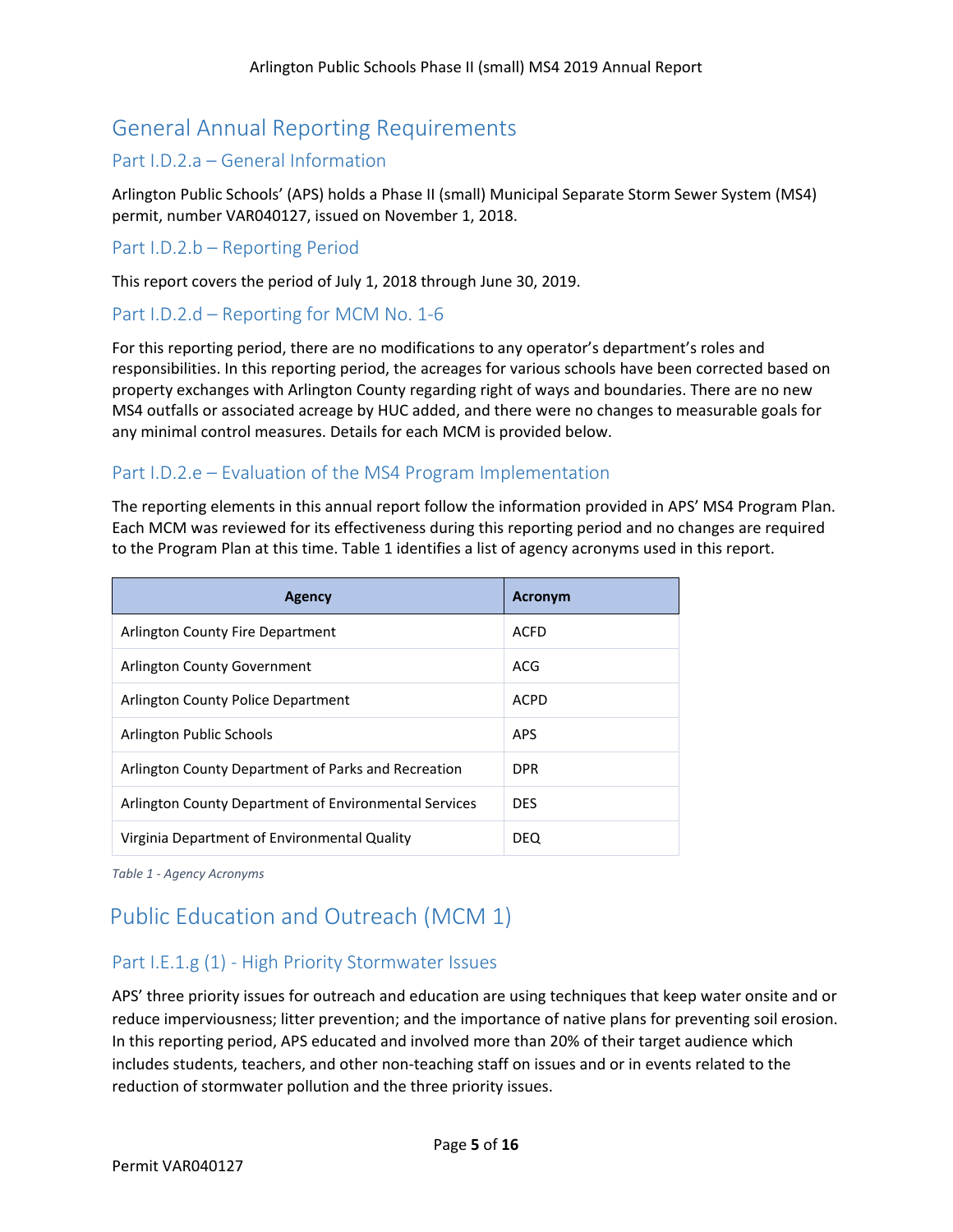# <span id="page-5-0"></span>Part I.E.1.g (2) Strategies Used for Public Education and Outreach

- Signage
- Media materials
- Speaking engagements
- Curriculum materials
- Training materials

# <span id="page-5-1"></span>Public Involvement and Participation (MCM 2)

# <span id="page-5-2"></span>Part I.E.2.f (1) - Public Input

During various public education and outreach efforts that included staff training and student presentations and discussions on litter prevention, reducing imperviousness, and the importance of native plant species, students and staff proposed strategies to improve stormwater management at their facilities. APS stressed the importance of litter prevention at all APS sites and the importance of erosion control to protect local waterways.

# <span id="page-5-3"></span>Part I.E.2.f (2) - Webpage

#### [APS Stormwater Management Program Online Portal](https://www.apsva.us/aps-goes-green/stormwater-management-program/)[1](#page-5-6)

# <span id="page-5-4"></span>Part I.E.2.f (3) - Public Involvement Activities

<span id="page-5-5"></span>NOAA Chesapeake Bay B WET Program: Sustainable Solutions for Urban Stormwater Management through Project Base Learning (MCMs 1 and 2)

The National Oceanic and Atmospheric Administration (NOAA) Bay Watershed Education and Training (B-Wet) program provides local grants to K-12 districts in the Bay Watershed to focus on project-based learning through Meaningful Watershed Educational Experiences (MWEE). APS is in the third of a three-year grant for its proposal on Sustainable Solutions for Urban Stormwater Management through Project Based Learning. The goal for this program is to provide all high school biology students with a comprehensive understanding of how stormwater runoff affects the local watersheds and to assist students in developing solutions through project-based learning.

The project seeks to accomplish the following objectives:

- By July 2019, 5,400 students and 50 teachers will engage in MWEE;
- By July 2019, pollutants discharged in local streams will be significantly reduced;



*Figure 1 -Arlington Community High School Stream Study*

 $\overline{\phantom{a}}$ 

<span id="page-5-6"></span><sup>1</sup> <https://www.apsva.us/aps-goes-green/stormwater-management-program/>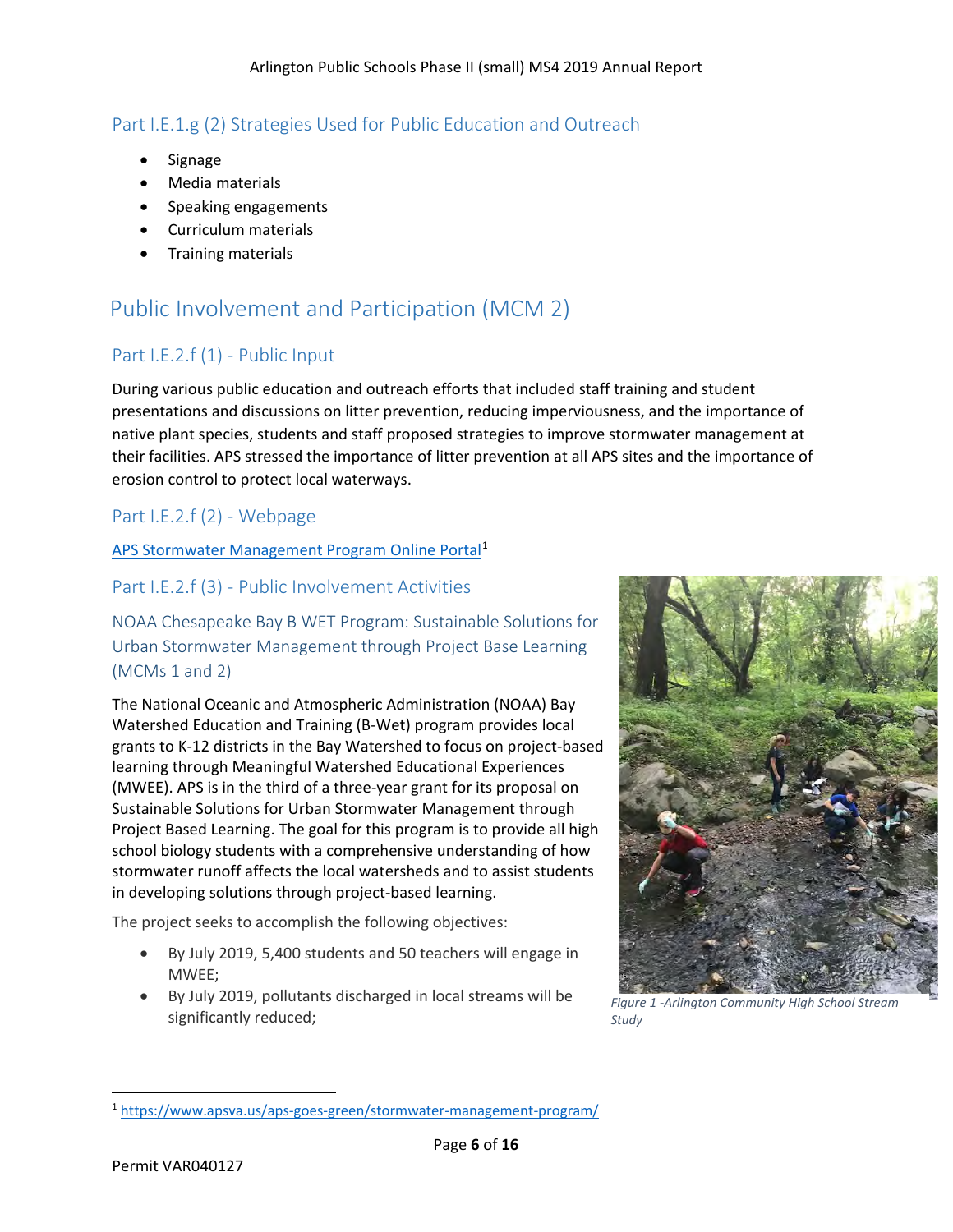- 1,800 students per grant year will gain a comprehensive understanding of stormwater management, watershed stewardship, and human impacts to the environment; and
- Six APS high schools and secondary schools will participate in the NWF Eco-Schools USA program and address the Watersheds, Oceans, and Wetlands Pathways, making them eligible for the Eco-Schools USA Silver award level.

#### <span id="page-6-0"></span>Wetlands Learning Lab (MCMs 1 and 2)

Campbell Elementary School takes advantage of a unique opportunity to expand its hands-on, inquiry-based approach to education by converting a wet and swampy area of their schoolyard into a Wetlands Learning Lab<sup>[2](#page-6-2)</sup>. Overflow from a wetlands spring goes into a dry stream leading to a rain garden and then into a 60x20 foot vegetated bioswale. The bioswale collects ground water from the natural seeps that occur throughout the area. All the students and staff at Campbell are engaged in the wetlands learning lab.



#### <span id="page-6-1"></span>Outdoor Lab

The Phoebe Hall Knipling Outdoor Laboratory, located in Fauquier County, is a 210-acre property, owned by the

*Figure 2 - Campbell Elementary Wetlands Lab Signage*

Arlington Outdoor Education Association (AOEA) and leased by APS. The Outdoor Lab is made available to APS as an outdoor science laboratory during the academic year and as an environmental education camp for three weeks each summer. APS provides instruction, financial, and staff support to maintain the Outdoor Lab.

The 2018 - 19 school year included 7,158 students and 285 staff scheduled for day or overnight visits for specific learning activities. Programs conducted at the laboratory are aligned to grade level science curriculum[3](#page-6-3) from grade 3 through grade 12. Students learn how their decisions and behavior affect other living things. As they acquire knowledge and understanding from and about the environment, students develop competence in evaluating alternatives for using and managing resources.

Relevant curriculum for  $5<sup>th</sup>$  grade<sup>[4](#page-6-4)</sup> overnight trips incudes a stream study in which students catch aquatic animals and assess water quality. High school curriculum<sup>[5](#page-6-5)</sup> includes field comparison of biotic and abiotic components in aquatic habitats (pond vs. stream) and terrestrial habitats (forest vs. meadow).

 $\overline{a}$ 

<span id="page-6-2"></span><sup>2</sup> <http://campbellschool.org/campbell-outdoor-classroom/>3

<span id="page-6-3"></span><sup>&</sup>lt;sup>3</sup><http://www.outdoorlab.org/education>

<span id="page-6-4"></span><sup>4</sup> <http://outdoorlab.org/education/fifth>5 <http://outdoorlab.org/education/hs>

<span id="page-6-5"></span>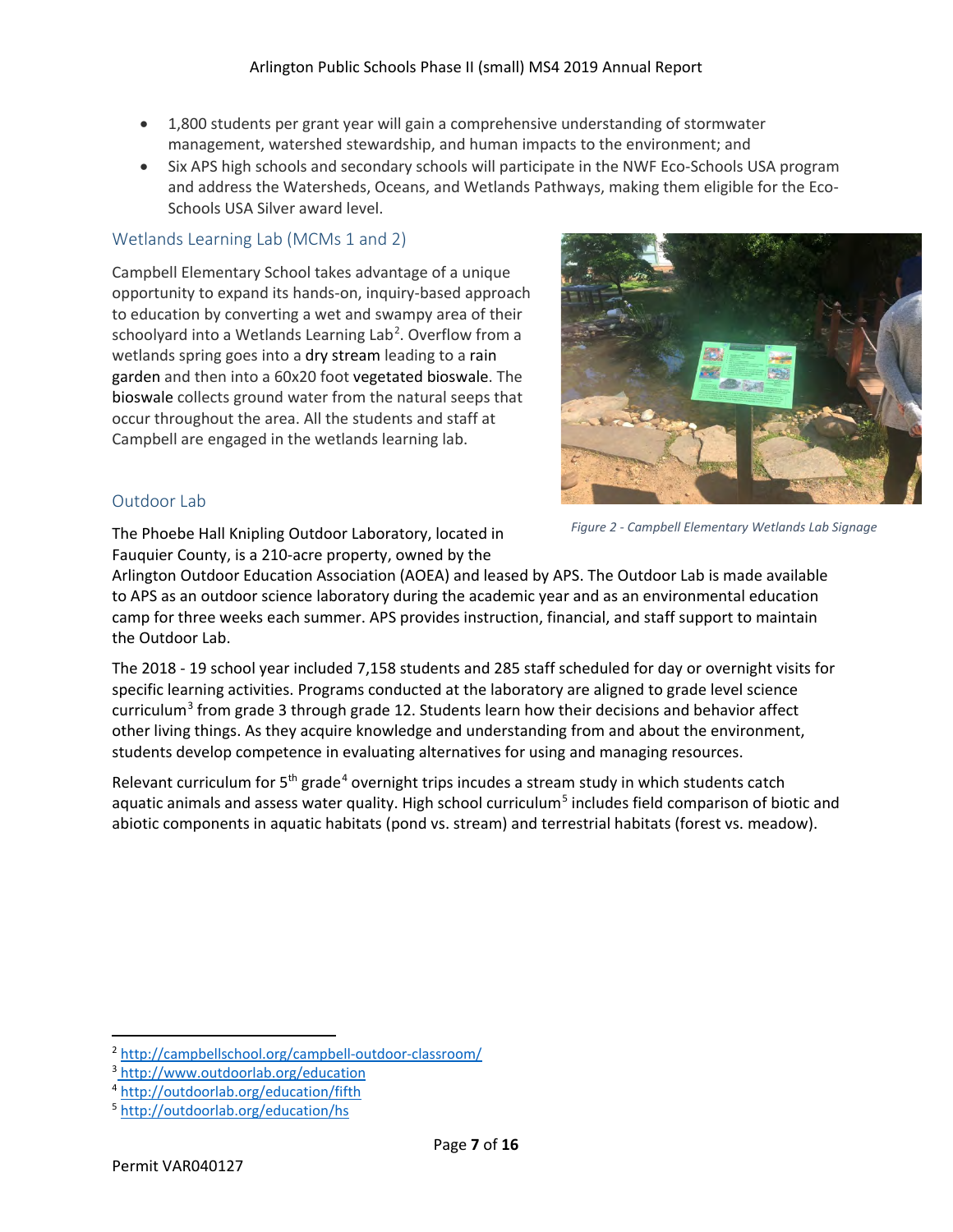

*Figure 3 -Students Visit the Outdoor Lab and Check Out the Vernal Pool*

#### <span id="page-7-0"></span>Native Habitats and Outdoor Learning Environments

Most of our elementary schools have outdoor gardens or outdoor learning environments that include native plant species as part of their elementary curriculum. One example is Tuckahoe Elementary's Discovery School Yard<sup>[6](#page-7-2)</sup>. Another elementary school, Arlington Traditional, uses curriculum<sup>[7](#page-7-3)</sup> from the Virginia Master Gardener program to teach students about native species and environmental conservation.

Many of our schools have rain gardens and other stormwater detention facilities that have been incorporated into a school's instruction. Figure 4 shows Tuckahoe Elementary's Green Team working in their garden.



*Figure 4 - Tuckahoe Elementary Green Team*

#### <span id="page-7-1"></span>Sustainability Liaisons

APS launched a sustainability liaison pilot program in 2016-17 on the recommendation of its Superintendent's Advisory Committee on Sustainability. The sustainability liaisons are school-based stipend positions that support and coordinate sustainability efforts at their school. The goals for these liaisons are to facilitate communication for APS' sustainability efforts, support stormwater initiatives especially in outreach and education, and support all learners with sustainability activities that address the well-being of the "whole child", a school board top priority.

 $\overline{a}$ 

<span id="page-7-3"></span><span id="page-7-2"></span><sup>&</sup>lt;sup>6</sup> https://tuckahoe.apsva.us/discovery-schoolyard/<br><sup>7</sup> http://www.ext.vt.edu/topics/lawn-garden/master-gardener/index.html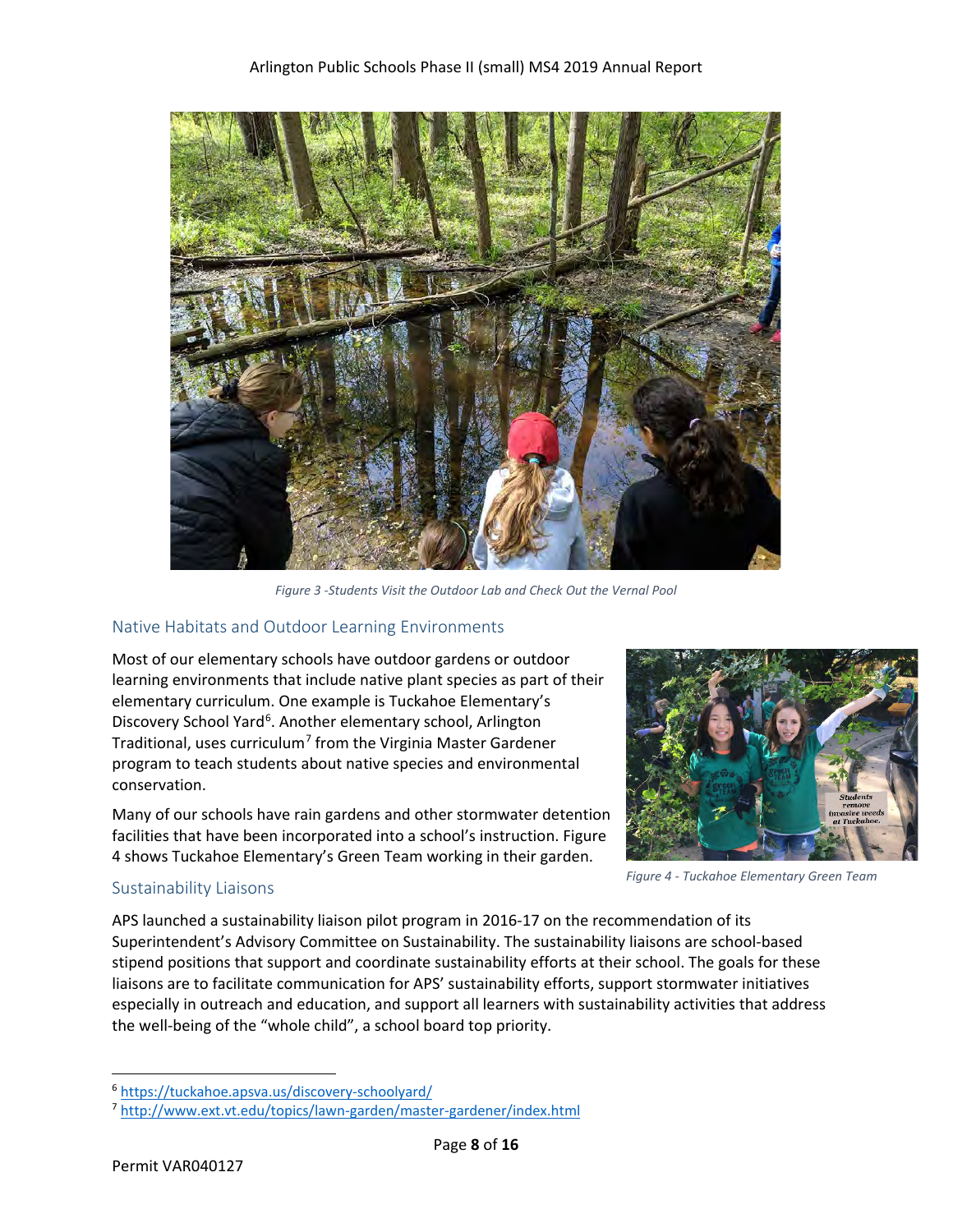In our third year, we had twenty (20) liaisons supporting eighteen (18) schools. Sustainability projects and outreach efforts include:

- growing plants from seedlings,
- investigating erosion and projects to mitigate erosion,
- reducing single use plastic bottles,
- starting a 4H Junior Masters After School Club,
- teaching the importance of honeybees and our students impact on their community,
- teaching students the importance of reducing trash and promoting recycling,
- learning about composting, and
- promoting alternative modes of transportation to reduce our air pollution and showing our students how air pollution negatively impacts people, plants, and animals in our watershed.



*Figure 5 - Discovery Elementary Garden Beds Figure 5 -Discovery Elementary Garden Beds*

#### <span id="page-8-0"></span>Meaningful Watershed Education Experience

A Meaningful Watershed Education Experience (MWEE) integrates field work in the Chesapeake Bay watershed with multidisciplinary classroom activities and instruction. Students then share their discoveries within their schools and communities, both orally and in writing. MWEEs have an intentional connection to the watershed. Experiences focus not only on the Chesapeake Bay, rivers, and streams, but also on terrestrial issues such as native plant species, erosion control, buffer creation, groundwater protection, and pollution prevention.

APS uses inhouse resources and partners with several local and outside organizations to provide support and educational materials to support our MWEE in our middle school curriculum. Our partners include EcoAction Arlington, Bay Backpack, the Chesapeake Bay Program, and Earth Force. Our partners support our teachers as they create projects and curriculum for our students to put them in the driver's seat towards creating sustainable solutions.

#### <span id="page-8-1"></span>APS Green Scene

Green Scene<sup>[8](#page-8-3)</sup> is an APS produced media outreach program that highlights sustainability efforts throughout our school division. Many of the videos produced every year focus on projects our students and staff are working on or participating in that emphasize the importance of our watershed, litter reduction, and native plant species. Green Scene highlights our students' Meaningful Watershed Education Experience, native outdoor learning environments and gardens, and the Chesapeake Bay. Green Scene is produced by the Arlington Educational Television Department (AETV) in cooperation with APS' Department of School and Community Relations.

#### <span id="page-8-2"></span>Stormwater Pollution Prevention Plan (SWPPP) Training for Staff

In collaboration with Arlington County's Department of Environmental Services, 412 staff participated in our biennial Stormwater Pollution Prevention training during this reporting period. Staff included our bus drivers and attendants, custodial supervisors, and line custodians trained on the connection between stormwater pollution and stream water quality and health both for local streams and the

 $\overline{\phantom{a}}$ 

<span id="page-8-3"></span><sup>8</sup> <https://www.apsva.us/aps-green-scene/>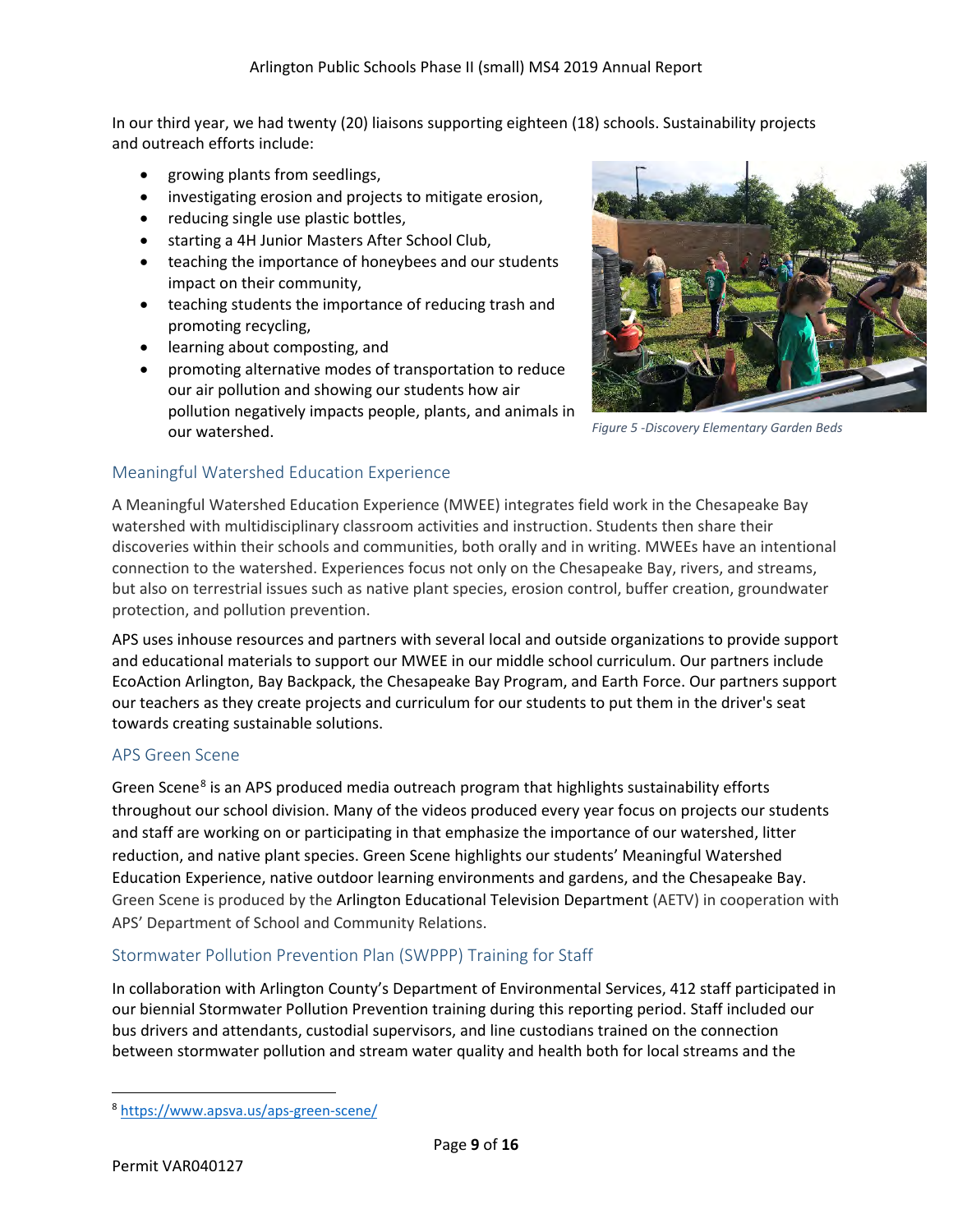Chesapeake Bay. This training included regulatory requirements and context, authorized discharges, IDDE, good housekeeping practices, spill reporting, and other requirements of the Phase II MS4 permit, and included excellent visual representations of stormwater pollution.

# <span id="page-9-0"></span>Part I.E.2.f (4) - Report of the Metric for each Activity

APS uses the estimated number of students and staff reached during a reporting period as its metric. Table 2 summarizes by priority issue, the corresponding public involvement activities, the corresponding standards of learning for students, its target audience, the estimated number of students and staff educated or that participated in an education initiative, and the estimated percentage of engagement.

| <b>Issue</b>                                        | <b>Corresponding</b><br>Program                                                  | <b>Corresponding</b><br><b>SOLs</b>                                  | <b>Target</b><br><b>Audience</b>    | <b>Estimated</b><br><b>Number of</b><br><b>Students and</b><br><b>Staff Reached</b> | <b>Estimated</b><br><b>Percentage</b><br>of Student<br>and Staff<br><b>Engagement</b> |
|-----------------------------------------------------|----------------------------------------------------------------------------------|----------------------------------------------------------------------|-------------------------------------|-------------------------------------------------------------------------------------|---------------------------------------------------------------------------------------|
| Reduce<br>Imperviousness<br>/ Keep Water on<br>Site | NOAA Chesapeake B-<br><b>WET Program</b>                                         | K.5b; K.11c;<br>$1.8a-b; 3.6d;$<br>3.9a-e; 4.5f;<br>4.9a; 6.1, 6.5e- | Students,<br>Teachers $-$<br>Year 3 | 1820                                                                                | > 20%                                                                                 |
|                                                     | <b>Wetlands Learning</b><br>Lab                                                  | $f$ ; 6.7a; 6.7 $f$ ;<br>6.9a; 6.9c-d;<br>LS.1, LS.6a-c;             | Students,<br><b>Teachers</b>        | 461                                                                                 |                                                                                       |
|                                                     | Outdoor Lab                                                                      | LS.9, LS.10,<br>LS.11, ES.1,<br>ES.2, ES.6,                          | Students,<br><b>Teachers</b>        | 7,443                                                                               |                                                                                       |
|                                                     | Meaningful<br><b>Watershed Education</b><br>Experience (MWEE) -<br>Middle School | ES8c-e; BIO.1,<br>BIO.2, BIO.6,<br><b>BIO.7, BIO.8</b>               | Students,<br><b>Teachers</b>        | 1,800                                                                               |                                                                                       |
|                                                     | Green Scene                                                                      |                                                                      | Students,<br>Staff,<br>Community    | 1,300                                                                               |                                                                                       |
|                                                     | Sustainability<br>Liaisons                                                       |                                                                      | Students,<br>Staff                  | 1,800                                                                               |                                                                                       |
|                                                     | <b>Stormwater Pollution</b><br><b>Prevention Plan</b><br>(SWPPP) Training        | <b>NA</b>                                                            | Staff                               | 411                                                                                 |                                                                                       |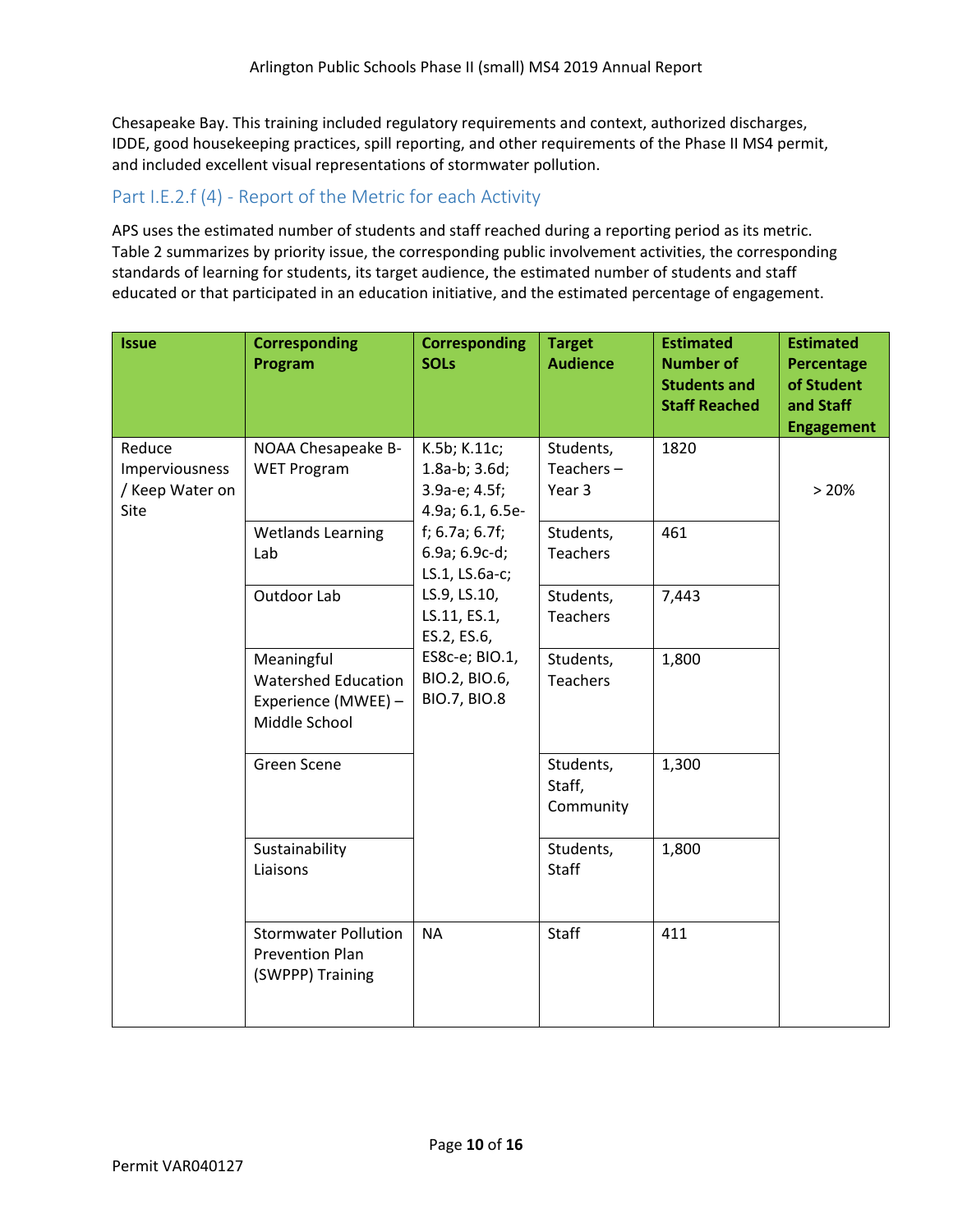| <b>Issue</b>                                | <b>Corresponding</b><br>Program                                                  | <b>Corresponding</b><br><b>SOLs</b>                                                   | <b>Target</b><br><b>Audience</b>    | <b>Estimated</b><br><b>Number of</b><br><b>Students and</b><br><b>Staff Reached</b> | <b>Estimated</b><br>Percentage<br>of Student<br>and Staff<br><b>Engagement</b> |
|---------------------------------------------|----------------------------------------------------------------------------------|---------------------------------------------------------------------------------------|-------------------------------------|-------------------------------------------------------------------------------------|--------------------------------------------------------------------------------|
| Litter<br>Prevention                        | Meaningful<br><b>Watershed Education</b><br>Experience (MWEE) -<br>Middle School | 1.8b-c; 3.10a-b;<br>3.10d; 4.5f;<br>5.7g; 6.7a;<br>6.9b-c; LS.6a-c;<br>LS11d-e; ES8d; | Students,<br>Teachers               | 1,800                                                                               | > 20%                                                                          |
|                                             | Green Scene                                                                      | BIO8d                                                                                 | Students,<br>Staff,<br>Community    | 1,300                                                                               |                                                                                |
|                                             | Outdoor Lab                                                                      |                                                                                       | Students,<br>Teachers               | 7,443                                                                               |                                                                                |
|                                             | Sustainability<br>Liaisons                                                       |                                                                                       | Students,<br>Staff                  | 1,800                                                                               |                                                                                |
|                                             | <b>SWPPP Training</b>                                                            | N/A                                                                                   | <b>APS Staff</b>                    | 411                                                                                 |                                                                                |
| Native Plants for<br><b>Erosion Control</b> | NOAA Chesapeake B-<br><b>WET Program</b>                                         | K.5b; K.11c;<br>$1.8a-b; 3.6d;$<br>3.9a-e; 4.5f;                                      | Students,<br>Teachers $-$<br>Year 2 | 1,820                                                                               |                                                                                |
|                                             | Outdoor Lab                                                                      | 4.9a; 6.1, 6.5e-<br>$f$ ; 6.7a; 6.7 $f$ ;                                             | Students,<br>Teachers               | 7,443                                                                               | > 20%                                                                          |
|                                             | Meaningful<br><b>Watershed Education</b><br>Experience (MWEE) -<br>Middle School | 6.9a; 6.9c-d;<br>LS.1, LS.6a-c;<br>LS.9, LS.10,<br>LS.11, ES.1,                       |                                     | 1,800                                                                               |                                                                                |
|                                             | Native Habitats and<br><b>Outdoor Learning</b><br>Environments                   | ES.2, ES.6,<br>ES8c-e; BIO.1,<br>BIO.2, BIO.6,                                        | Students,<br>Teachers               | 700                                                                                 |                                                                                |
|                                             | <b>Wetlands Learning</b><br>Lab                                                  | <b>BIO.7, BIO.8</b>                                                                   | Students,<br>Teachers               | 461                                                                                 |                                                                                |
|                                             | Sustainability<br>Liaisons                                                       |                                                                                       | Students,<br>Staff                  | 1,800                                                                               |                                                                                |
|                                             | Green Scene                                                                      |                                                                                       | Students,<br>Staff,<br>Community    | 1,300                                                                               |                                                                                |

*Table 2 – Programs and Engagement*

# <span id="page-10-0"></span>Part I.E.2.f (5) - Collaboration with Other MS4 Permit Holders

APS collaborates with Arlington County's Department of Environmental Services (DES) for training staff in pollution prevention for all high priority APS staff. High priority staff includes our maintenance, custodial, and transportation personnel. These staff members participate biennially in our stormwater training.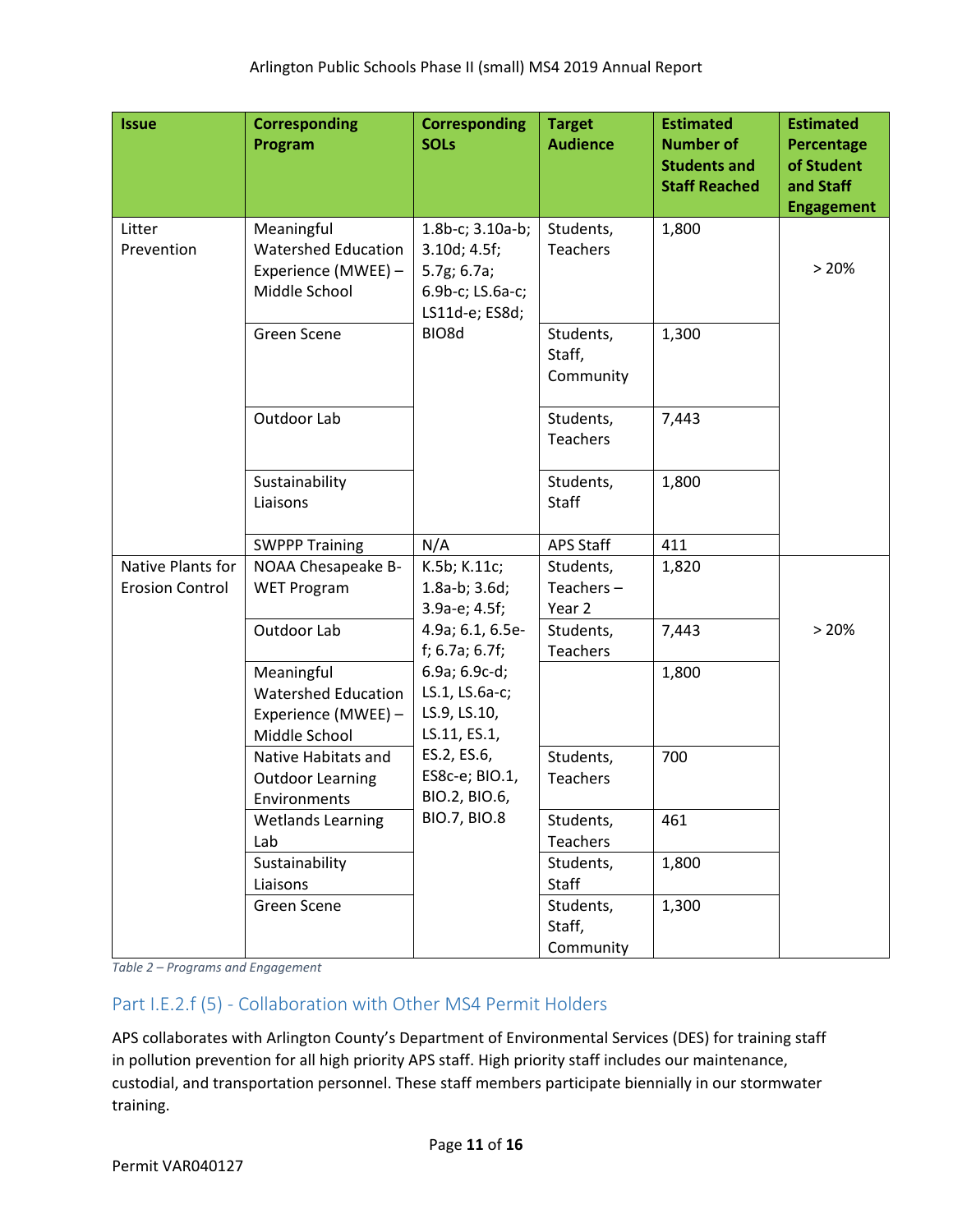# <span id="page-11-0"></span>Illicit Discharge Detection and Elimination, IDDE (MCM 3)

# <span id="page-11-1"></span>Part I.E.3.e (1) - Map and Information Table

APS collaborates with Arlington County Government (ACG) to update its MS4 map and information table to reflect any changes to its MS4 during this reporting period. During this reporting period, APS submitted the MS4 map and information table to DEQ by the July 1, 2019 deadline, as required in the MS4 Permit.

# <span id="page-11-2"></span>Part I.E.3.e (2) - Outfall Screening

In this permit cycle for dry weather screening, APS with its consultant, AECOM, screened nine (9) outfalls. Flowing water was observed at only one of the 9 screened MS4 outfalls. The flowing outfall (location ID 16816) is located at Campbell Elementary School. Dry weather flow is typical at this outfall location and has been observed for the past several years. Prior to 2019, dry weather screening was conducted at location ID 16733, which is a perforated pipe directly discharging to and suspended above the Upper Long Branch tributary of Four Mile Run. The screening location has been revised to an outfall point upstream of location ID 16733, at location ID 16816: a point at which a PVC pipe discharges into a small pool that enters a storm inlet which leads to location ID 16733. Location ID 16816 has been determined to be a more appropriate location for the MS4 outfall following APS' audit in 2018. Location ID 16816 was field screened for chlorine, fluoride, ammonia, and surfactants/detergents. All parameters fell within acceptable ranges as identified in the APS IDDE Program Plan. The source of the flow from the outfall appears to be the Campbell Elementary Wetlands Learning Lab. This outdoor educational area and wildlife study zone has been designed to maintain continually wet conditions due to a naturally occurring springhead and stormwater retention. No illicit connections are present. Figure 6 presents a summary of the testing results for all 9 outfalls.

| Site                 | <b>Structure ID</b> | Date<br><b>Observed</b>                                                                                                                                                                                                                                                         | <b>Flow</b> | <b>Total</b><br>Chlorine<br>(mg/L) | <b>Fluoride</b><br>(mg/L) | <b>Surfactants</b><br>(mg/L) | <b>I</b> pH | <b>Visual</b><br><b>Indicators</b><br>of ID | Follow-up                                                        | Source Found?    |
|----------------------|---------------------|---------------------------------------------------------------------------------------------------------------------------------------------------------------------------------------------------------------------------------------------------------------------------------|-------------|------------------------------------|---------------------------|------------------------------|-------------|---------------------------------------------|------------------------------------------------------------------|------------------|
| Campbell Elementary  | 16816               | 5/9/2019                                                                                                                                                                                                                                                                        | Yes         | 0.00                               | 0.00                      | 0.25                         | 7.67        | no                                          | Parameters within<br>acceptable range. No<br>follow-up required. | Yes <sup>1</sup> |
| Campbell Elementary  | 16825               | 4/30/2019                                                                                                                                                                                                                                                                       | No          | <b>NA</b>                          | <b>NA</b>                 | <b>NA</b>                    | <b>NA</b>   | no                                          | <b>NA</b>                                                        | <b>NA</b>        |
| Claremont Elementary | 25675               | 4/30/2019                                                                                                                                                                                                                                                                       | No          | <b>NA</b>                          | <b>NA</b>                 | <b>NA</b>                    | <b>NA</b>   | no                                          | <b>NA</b>                                                        | <b>NA</b>        |
| Claremont Elementary | 35320               | 4/30/2019                                                                                                                                                                                                                                                                       | No          | <b>NA</b>                          | <b>NA</b>                 | <b>NA</b>                    | <b>NA</b>   | no                                          | <b>NA</b>                                                        | <b>NA</b>        |
| Claremont Elementary | 30945               | 4/30/2019                                                                                                                                                                                                                                                                       | No          | <b>NA</b>                          | <b>NA</b>                 | <b>NA</b>                    | <b>NA</b>   | no                                          | <b>NA</b>                                                        | <b>NA</b>        |
| Claremont Elementary | 25671               | 4/30/2019                                                                                                                                                                                                                                                                       | No          | <b>NA</b>                          | <b>NA</b>                 | <b>NA</b>                    | <b>NA</b>   | no                                          | <b>NA</b>                                                        | <b>NA</b>        |
| Claremont Elementary | 35330               | 4/30/2019                                                                                                                                                                                                                                                                       | No          | <b>NA</b>                          | <b>NA</b>                 | <b>NA</b>                    | <b>NA</b>   | no                                          | <b>NA</b>                                                        | <b>NA</b>        |
| Randolph Elementary  | 24977               | 4/30/2019                                                                                                                                                                                                                                                                       | No          | <b>NA</b>                          | <b>NA</b>                 | <b>NA</b>                    | <b>NA</b>   | no                                          | <b>NA</b>                                                        | <b>NA</b>        |
| Randolph Elementary  | 35815               | 4/30/2019                                                                                                                                                                                                                                                                       | No          | <b>NA</b>                          | <b>NA</b>                 | <b>NA</b>                    | <b>NA</b>   | no                                          | <b>NA</b>                                                        | <b>NA</b>        |
|                      |                     |                                                                                                                                                                                                                                                                                 |             |                                    |                           |                              |             |                                             |                                                                  |                  |
| Notes:               |                     |                                                                                                                                                                                                                                                                                 |             |                                    |                           |                              |             |                                             |                                                                  |                  |
| 1.                   |                     | The source of the flow from outfall 16816 appears to be the Campbell Elementary Wetlands Learning Lab. This outdoor educational area and<br>wildlife study zone has been designed to maintain continually wet conditions due to a naturally occurring springhead and stormwater |             |                                    |                           |                              |             |                                             |                                                                  |                  |

*Figure 6 - Dry Weather Screening Results*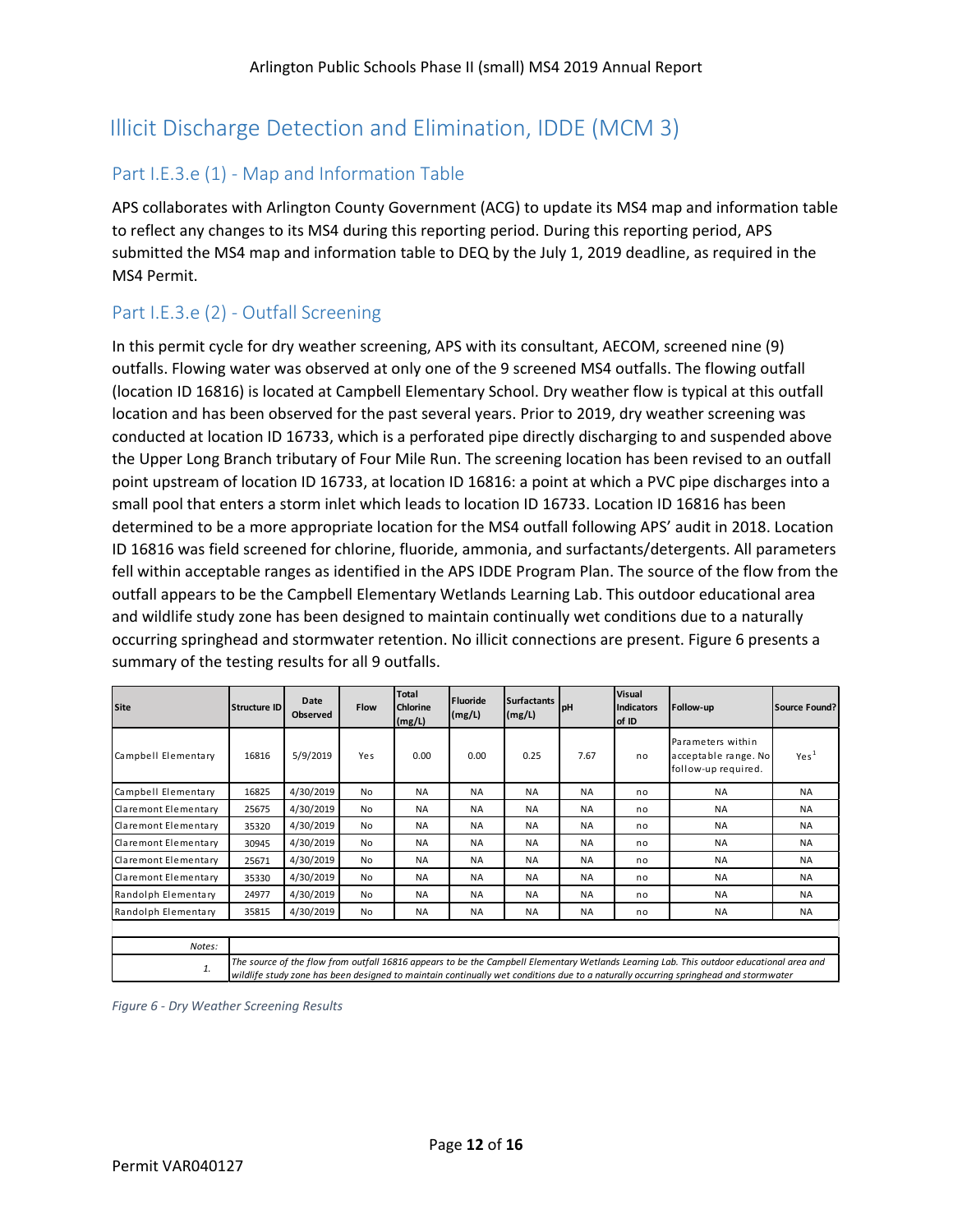# <span id="page-12-0"></span>Part I.E.3.e (3) - Illicit Discharge Summary

|                           |                                              | <b>Discharge</b> | <b>Discovery</b>                   |                    |                                                        | <b>Closure</b> |
|---------------------------|----------------------------------------------|------------------|------------------------------------|--------------------|--------------------------------------------------------|----------------|
| <b>Site</b>               | <b>Illicit Discharge Source</b>              | Date             | Method                             | <b>Resolution</b>  | <b>Follow-up Activities</b>                            | Date           |
|                           | Contractor improperly cleaned paint          |                  | Discharge                          |                    |                                                        |                |
|                           | equipment in parking lot. Paint              |                  | discovered by                      |                    | Notice of Violation Contractor needed to clean up      |                |
|                           | washwater discharged in parking lot and      |                  | APS staff during                   | sent to contractor | discharge stain and follow proper                      |                |
|                           | Barcroft Elementary into nearest curb inlet. | 8/8/2018 visit.  |                                    | from ACG.          | disposal procedures.                                   | 8/10/2018      |
|                           |                                              |                  | Discharge                          |                    | Retraining for custodial staff on                      |                |
|                           | Floor cleaning washwater improperly          |                  | reported by                        |                    | proper disposal procedures. All                        |                |
|                           | disposed of in loading dock area.            |                  | public to ACG.                     |                    | Notice of Violation line custodial line staff received |                |
|                           | Entered nearest storm drain and local        |                  | ACG notified APS sent to custodial |                    | SWPPP training during this                             |                |
| <b>Barrett Elementary</b> | waterway.                                    | 8/20/2018 staff. |                                    | staff from ACG.    | reporting period.                                      | 8/23/2018      |

*Figure 7 - Illicit Discharge Summary*

# <span id="page-12-1"></span>Construction Site Stormwater Runoff Control (MCM 4)

# <span id="page-12-2"></span>Part I.E.4.a (5) - Construction Stormwater Implementation Local School Board

APS falls under Part I.E.4.a (5) as a local school board in Arlington County. APS has three (3) regulated land disturbing activities in this reporting period – construction activities at Alice West Fleet Elementary, Dorothy Hamm Middle School, and The Heights (formerly called the Wilson School) as highlighted in Figure 8.

| <b>School</b>                | <b>Address</b>               | <b>Acres Disturbed</b> |
|------------------------------|------------------------------|------------------------|
| Alice West Fleet Elementary  | 115 S. Old Glebe Road, 22204 | 5.59                   |
| Dorothy Hamm Middle School   |                              |                        |
| (formerly H-B                |                              |                        |
| Woodlawn/Stratford)          | 4100 Vacation Lane, 22207    | 6.25                   |
| The Heights (formerly Wilson |                              |                        |
| School)                      | 1601 Wilson Blvd, 22201      | 2.82                   |

*Figure 8 - Total Land Disturbing Activities in this Permit Year*

# <span id="page-12-3"></span>Part I.E.4.d (2) – Total Number of Inspections Conducted and Part I.E.4.d (3) – Number and Type of Enforcement Actions Implemented

ACG is APS' permitting authority and ACG performed plan reviews, formal inspections, and enforcement actions on the construction projects identified in Figure8. Figure 9 summarizes the total number of inspections and enforcement actions conducted by ACG in this permit year.

| <b>Inspections and Enforcement Actions</b> |    |  |  |  |  |
|--------------------------------------------|----|--|--|--|--|
| <i><u><b>Inspections</b></u></i>           | 61 |  |  |  |  |
| Notice to Comply                           |    |  |  |  |  |
| Written Notice of Violation                |    |  |  |  |  |
| Stop Work Order                            |    |  |  |  |  |

*Figure 9 - Inspections and Enforcement Actions*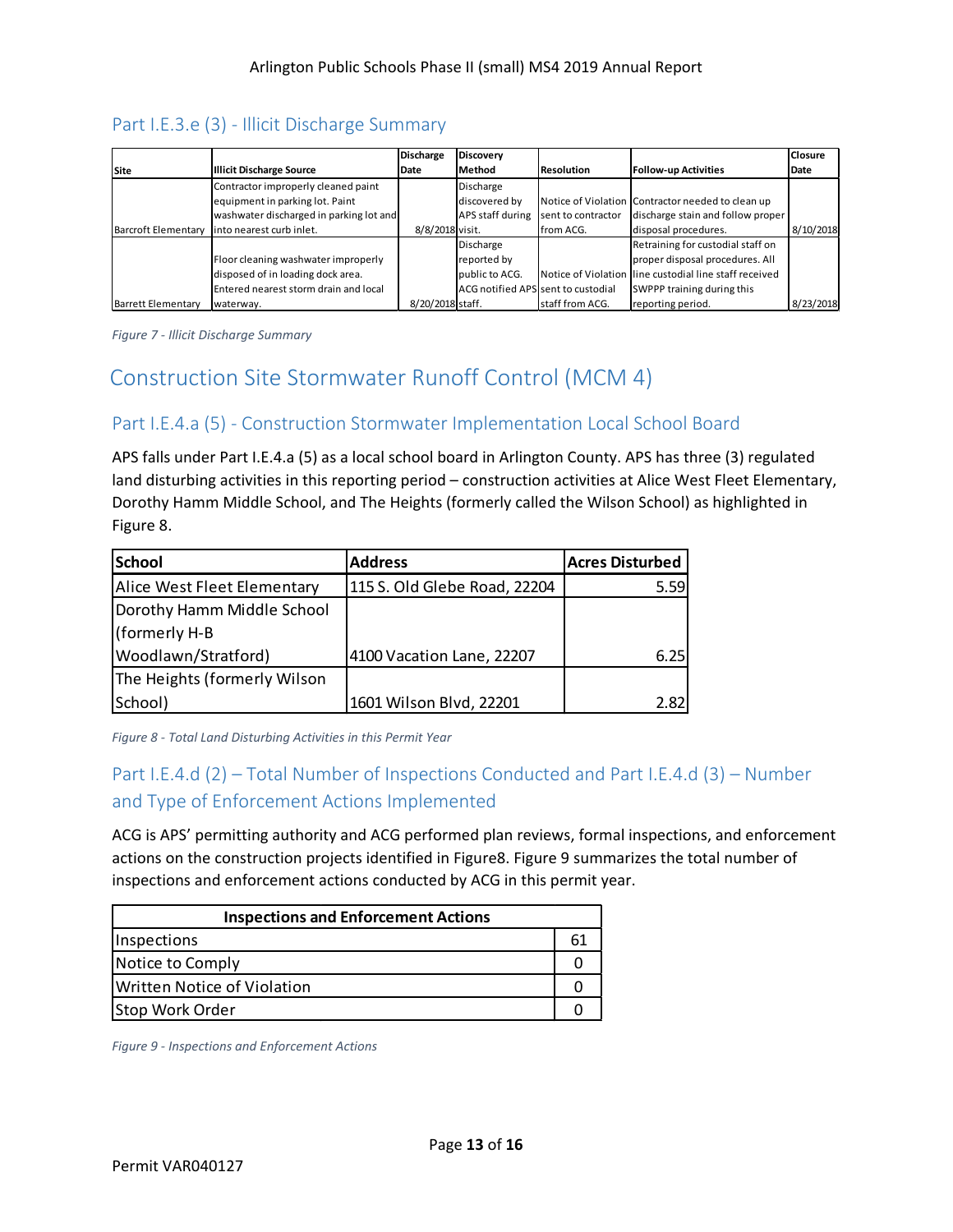# <span id="page-13-0"></span>Post-Construction Stormwater Management (MCM 5)

# <span id="page-13-1"></span>Part I.E.5.i (2) - Public SMF Inspections

APS conducted 96 SMF inspections during this reporting period.

### <span id="page-13-2"></span>Part I.E.5.i (3) - Public SMF Significant Maintenance, Repair, Retrofit

During this reporting period, there were no significant maintenance, repair, or retrofit activities on APS owned SMFs.

# <span id="page-13-3"></span>Part I.E.5.i (4) - Construction Database Submittal Confirmation

SMF information for all APS construction projects requiring a CGP is submitted through our local VSMP authority, Arlington County Government (ACG). ACG enters SMF information into the CGP database for land disturbing activities.

# <span id="page-13-4"></span>Part I.E.5.i (5) - BMP Warehouse Submittal Confirmation

During this reporting period, APS did not install any BMPs for which credit will be applied toward TMDL reduction requirements. Consequently, APS did not report any BMPs into the DEQ BMP Warehouse and does not intend to report BMPs installed during this reporting period in the future.

# <span id="page-13-5"></span>Pollution Prevention / Good Housekeeping for Municipal Operations (MCM6)

# <span id="page-13-6"></span>Part I.E.6.q (1) - Operation Procedures Summary

During this reporting period, APS retained existing operation procedures. No procedures were modified or developed.

## <span id="page-13-7"></span>Part I.E.6.q (2) - New SWPPP Summary

During this reporting period, no new SWPPPs were developed.

## <span id="page-13-8"></span>Part I.E.6.q (3) - SWPPP Modifications/Removal of High-Priority Facilities

APS' Trades Center is located within ACG's Trades Facility. The SWPPP for this facility was developed by ACG and revised in September 2018. ACG is the lead agency for managing the SWPPP under their VSMP Permit VA0088579. No modifications or removal of high priority facilities occurred during this reporting year.

## <span id="page-13-9"></span>Part I.E.6.q (4) - NMP Summary

ACG applies nutrients for APS' fields greater than one acre using nutrient management plans (NMPs). A certified turf and landscape nutrient management planner develops these plans. NMPs for school property are located at DPR, and a copy is held at APS' Department of Facilities and Operations. Figure 8 identifies all APS fields requiring NMPs. NMPs have been developed and implemented for all locations.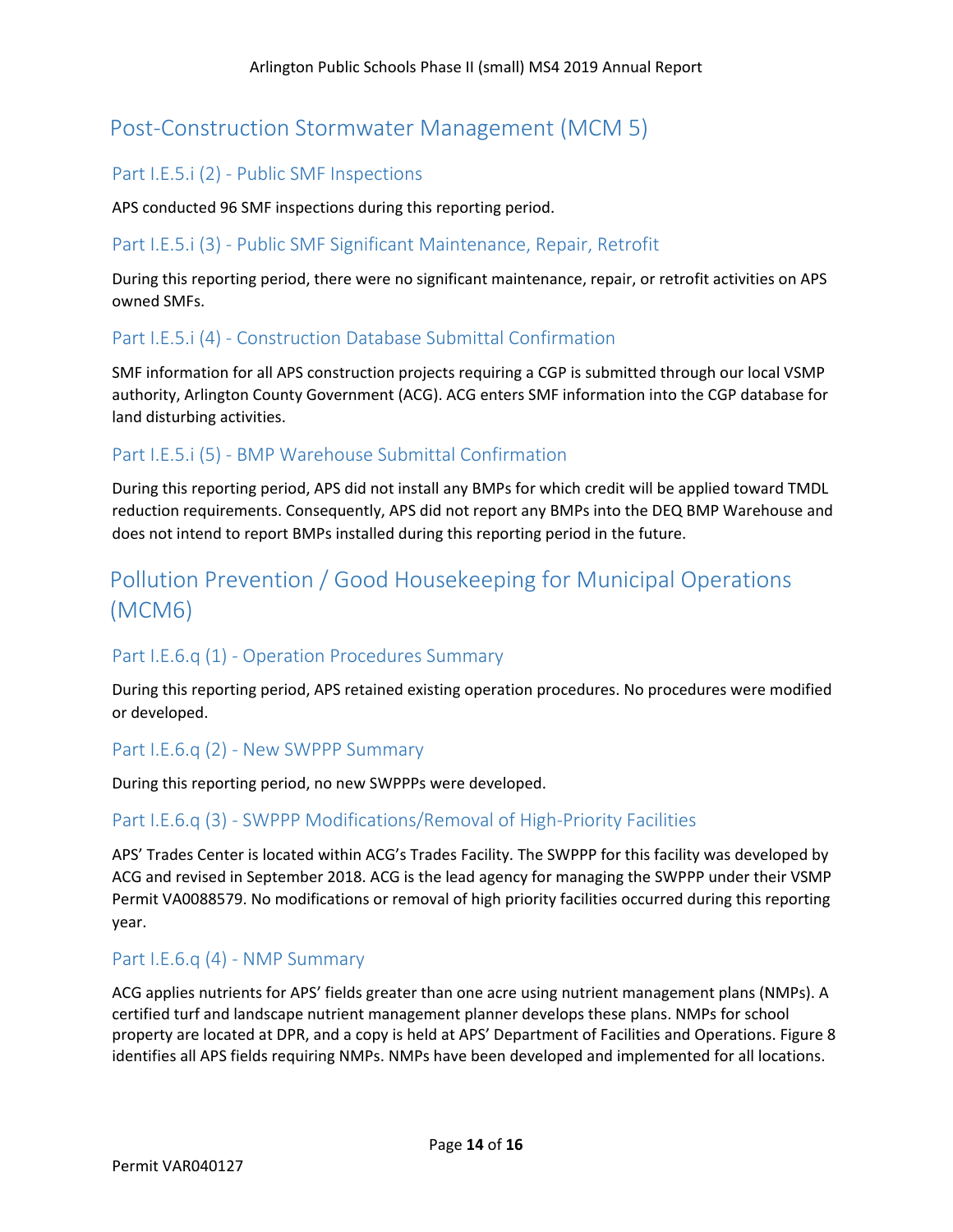| APS lands where nutrients are applied to more than one contiguous acre    |                               |          |       |                                 |                  |                   |                 |                    |
|---------------------------------------------------------------------------|-------------------------------|----------|-------|---------------------------------|------------------|-------------------|-----------------|--------------------|
|                                                                           |                               |          |       | <b>Proposed Year</b><br>of Plan | Year Plan        | <b>Plan Start</b> | <b>Plan End</b> |                    |
| <b>IField Name</b>                                                        | <b>Address</b>                | Zip Code | Acres | <b>Developed</b>                | <b>Developed</b> | Date              | Date            | <b>Prepared By</b> |
| Carver                                                                    | 1415 S. Queen St.             | 22204    | 1.46  | 2015                            | 2015             | 6/11/2018         | 6/10/2021       | Robert Benyo - 688 |
| Drew School / Center                                                      | 3500 24th Street South        | 22206    | 1.69  | 2016                            | 2016             | 11/18/2016        | 11/17/2019      |                    |
| Gunston Park #1                                                           | 1401 28th St. S.              | 22202    | 1.41  | 2015                            | 2015             | 6/11/2018         | 6/10/2021       | Robert Benyo - 688 |
| <b>I</b> Gunston Park #3                                                  | 1401 28th St. S               | 22202    | 1.29  | 2015                            | 2015             | 6/11/2018         | 6/10/2021       | Robert Benyo - 688 |
| H-B Woodlawn Secondary School                                             | 4100 Vacation Lane            | 22207    | 1.37  | 2015                            | 2015             | 6/11/2018         | 6/10/2021       | Robert Benyo - 688 |
| Jamestown Back                                                            | N. 36th St. & N. Delaware St. | 22207    | 1.32  | 2015                            | 2015             | 6/11/2018         | 6/10/2021       | Robert Benyo - 688 |
| Jamestown Front                                                           | N. 36th St. & N. Delaware St. | 22207    | 1.08  | 2015                            | 2015             | 6/11/2018         | 6/10/2021       | Robert Benyo - 688 |
| Kenmore Middle School #2                                                  | 200 S. Carlin Springs Dr.     | 22204    | 2.01  | 2015                            | 2015             | 6/11/2018         | 6/10/2021       | Robert Benyo - 688 |
| Nottingham #1                                                             | 5900 Little Falls Rd.         | 22207    | 1.39  | 2016                            | 2016             | 11/18/2016        | 11/17/2019      |                    |
| Swanson Middle School                                                     | 5800 N. Washington Bouleval   | 22205    | 1.02  | 2015                            | 2015             | 6/15/2018         | 6/14/2021       | Robert Benyo - 688 |
| <b>Wakefield High School</b>                                              | 1325 S. Dinwidde St.          | 22206    | 1.79  | 2016                            | 2016             | 11/18/2016        | 11/17/2019      |                    |
| Washington-Lee HS (SB) and<br><b>Practice Field</b>                       | 1301 N. Stratford St.         | 22201    | 5.72  | 2015                            | 2015             | 6/11/2018         | 6/10/2021       |                    |
| Robert Benyo - 688<br>Total acreage of lands where NMP required.<br>21.54 |                               |          |       |                                 |                  |                   |                 |                    |
| Total acreage of lands where NMP implemented.<br>21.54                    |                               |          |       |                                 |                  |                   |                 |                    |

*Figure 10 - APS sites with Nutrient Management Plans and date of plan development and implementation*

# <span id="page-14-0"></span>Part I.E.6.q (5) - Training Events

During this reporting period, APS in collaboration with ACG DES conducted stormwater pollution prevention and spill plan training for staff. APS also conducted watershed and stormwater training for teaching staff.

|            | <b>Employees</b> |                                                                   |
|------------|------------------|-------------------------------------------------------------------|
|            |                  | Training Date Attending Training Objective                        |
| 8/18/2018  |                  | 32 SWPPP Training for Custodial Supervisors                       |
| 8/27/2018  |                  | 190 SWPPP Training for Bus Drivers and Bus Attendants             |
| 10/22/2018 |                  | 190 SWPPP Training for Line Custodians                            |
| 11/1/2018  |                  | 15 Stormwater and Watershed Training for Teachers in Bwet Program |

# <span id="page-14-1"></span>Chesapeake Bay TMDL Information

#### <span id="page-14-2"></span>Part II.A.13.a - BMPs not Reported to the BMP Warehouse

Not applicable to APS during this reporting period. APS did not install any BMPs for which credit will be applied toward TMDL reduction requirements during this reporting period. Consequently, APS did not report any BMPs into the DEQ BMP Warehouse and does not intend to report BMPs installed during this reporting period in the future.

## <span id="page-14-3"></span>Part II.A.13.b - Credits

During this reporting period, APS entered into a memorandum of agreement with Arlington County's Wastewater Treatment Plant to purchase temporary nutrient credits on an annual basis. This five-year agreement is for the annual purchase of 119 pounds of nitrogen and 16 pounds of phosphorus credits to be applied to APS MS4 Chesapeake Bay TMDL reduction requirements. APS intends to purchase phosphorus and nitrogen credits that meet all the required nutrient load reduction for the permit cycle that expires on June 30, 2023.